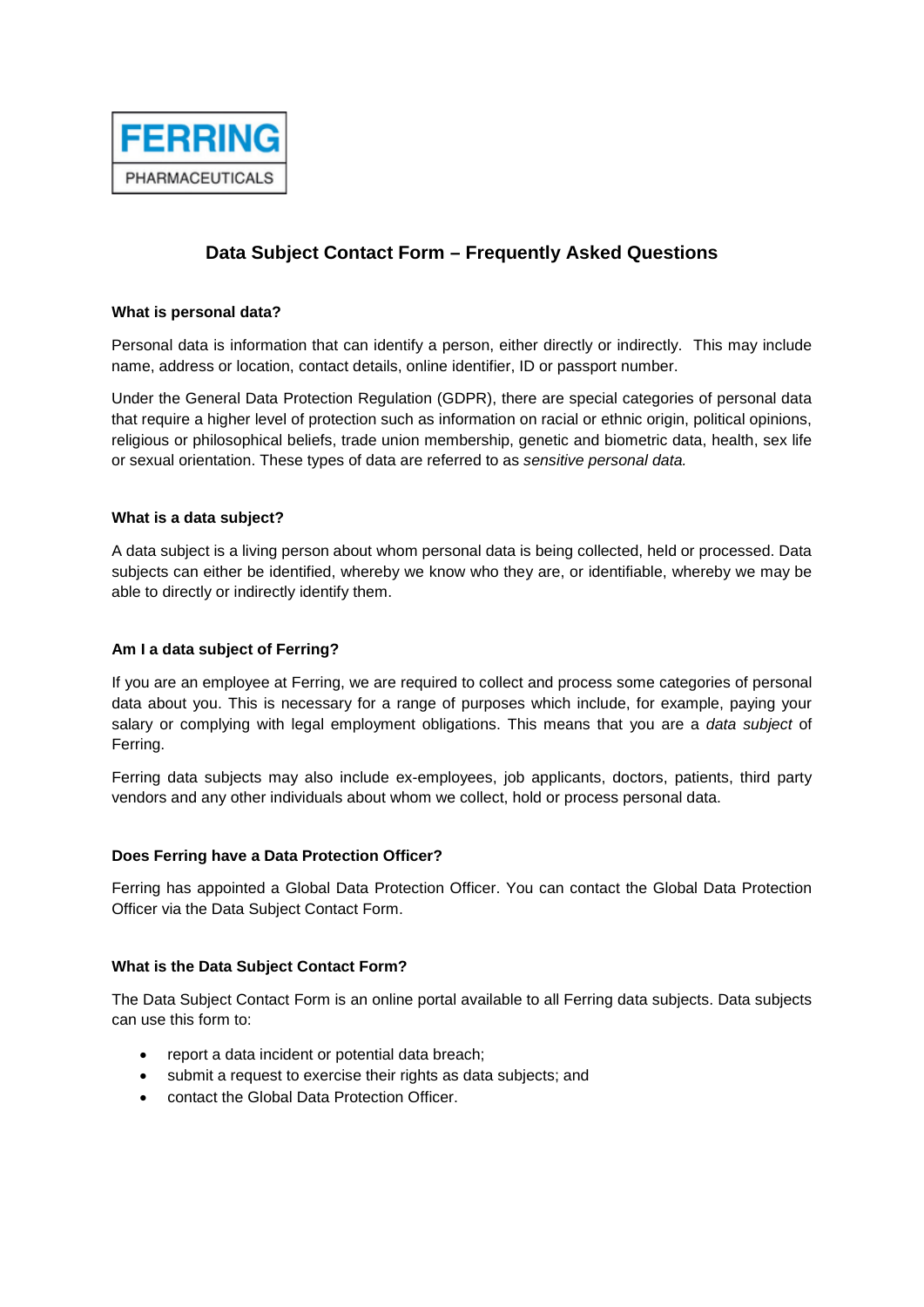## **How can I access the Data Subject Contact Form?**

The Data Subject Contact Form is available via the Ferring Intranet Privacy page, or by visiting [globalDPO-ferringus.ethicspoint.com.](http://globaldpo-ferringus.ethicspoint.com/)

#### **Who operates the Data Subject Contact Form?**

The Data Subject Contact Form is operated by NAVEX Global.

#### **What is the difference between a** *data incident* **and a** *personal data breach***?**

Different types of incidents can occur affecting different types of data. The following definitions should help to explain these distinctions and how you may recognize a data incident or personal data breach:

**Security incident:** an event which indicates that the organization's systems, applications, networks, devices and/or data may have been compromised or that the security measures put in place to protect them may have failed

**Security breach**: a security incident which has resulted in the unauthorized access of the organization's systems, applications, networks, devices and/or data, by bypassing their underlying security mechanisms. Different levels and types of breaches may occur.

**Data incident:** an event which indicates that the organization's data may have been compromised or that the security measures put in place to protect those data may have failed.

**Personal data breach**: a data incident leading to the accidental or unlawful destruction, loss, alteration, unauthorized disclosure of, or access to, personal data.

Examples of a data incident or personal data breach may include a lost or stolen laptop, an external hacker, an email containing personal data sent in error, documents left in an unsecured location, information lost in transit or employee misconduct in sharing personal data.

#### **Why should I report a data incident or potential personal data breach?**

Reporting such incidents immediately upon discovery will ensure vulnerabilities are detected quickly and the potential impact on any affected personal data is minimized. It will also ensure that Ferring is able, if required, to notify the relevant authority within the applicable time limit. Reporting will help us act quickly, minimize risk, protect our employees and meet our legal obligations.

## **Can I report a data incident or potential personal data breach anonymously?**

Unfortunately, we are unable to accept an anonymous report of a data incident or potential personal data breach via the Data Subject Contact Form. Under the General Data Protection Regulation (GDPR), we have a legal obligation to notify certain personal data breaches to the competent supervisory authority within 72 hours; however, we will report as required by local law or applicable statute. We therefore have a short time period in which to determine if a personal data breach has occurred and whether it poses a risk to the rights and freedoms of the affected data subject(s). An anonymous submission would limit our ability to follow up and investigate the report. We do operate a zero-retaliation environment as stated in the Ferring Code of Conduct and the act of reporting a data incident should not incur consequences.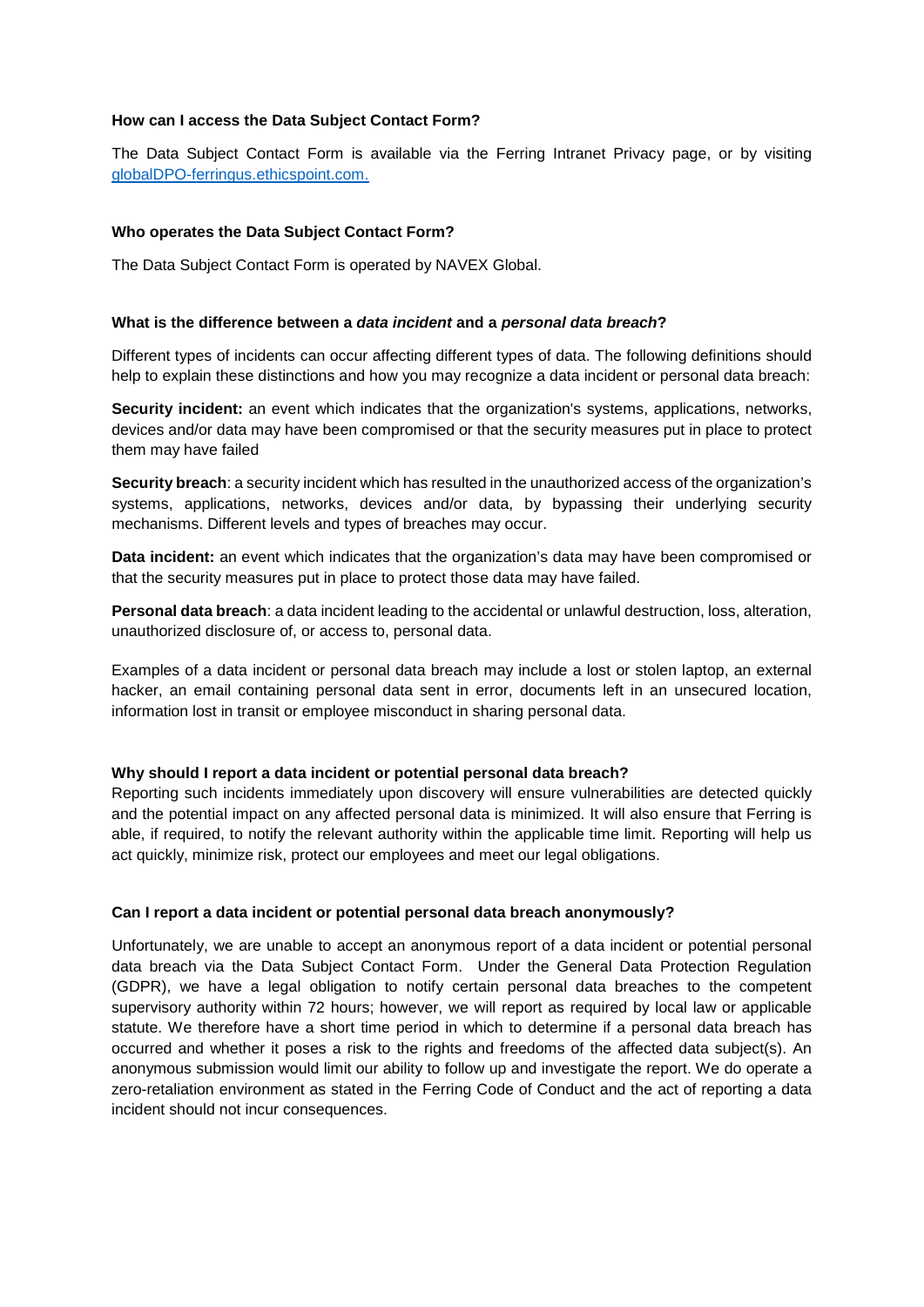## **What are my rights as a data subject?**

Data subjects may have specific rights under applicable data protection laws. These rights are not absolute and may be subject to a number of conditions and/or exemptions. Under the GDPR, these rights may include:

- **Right to access and rectification**: the right to request a copy of the information we hold about you, as well as the right to request the correction of the personal data we hold if it is inaccurate.
- **Right to erasure and restriction of processing**: the right to request the erasure of your personal data or for the restriction of processing your personal data. These rights are limited and will apply only in certain circumstances and where no exemptions apply.
- **Right to data portability**: the right to request a copy of the personal data we hold, as well as the right to request this data to be transferred to another controller. This right is subject to certain conditions and may not apply, for example, if not permitted for reasons of public interest, or is not technically feasible.
- **Right to object**: the right to object to the processing of your personal data. If the data is processed for reasons of public interest, scientific or statistical purposes, you may still object and it will be our responsibility to demonstrate the legitimacy of processing the data.
- You have the right to contact or lodge a complaint with your local data protection supervisory authority.

## **How can I exercise my rights as a data subject?**

You may submit a request to exercise your rights as a data subject by selecting the applicable option on the Data Subject Contact Form.

# **Why might I be required to submit proof of my identity?**

If you request a copy of the personal data we hold about you, we may be required to confirm your identity to ensure that we only release personal data to the verified data subject requesting it. You may therefore be asked to provide a document to prove your identity, before we release the data you have requested. Please refer to the Privacy Notice on the Data Subject Contact Form for more information.

# **Can I contact the Data Protection Officer on a general matter?**

Yes, you may contact the Global Data Protection Officer for a matter unrelated to a data incident or your rights as a data subject.

#### **When will I receive a response?**

All submitted reports will be assessed upon receipt. You may use the follow up function on the Data Subject Contact Form to track the progress of your report.

Reports of data incidents will be responded to as a matter of priority depending on the severity of the report. Requests relating to data subject rights will be responded to as soon as possible, or by a timetable otherwise required by applicable law or local statute, but no later than 30 days after the submission of the form. General inquiries will be responded to within a reasonable timeframe.